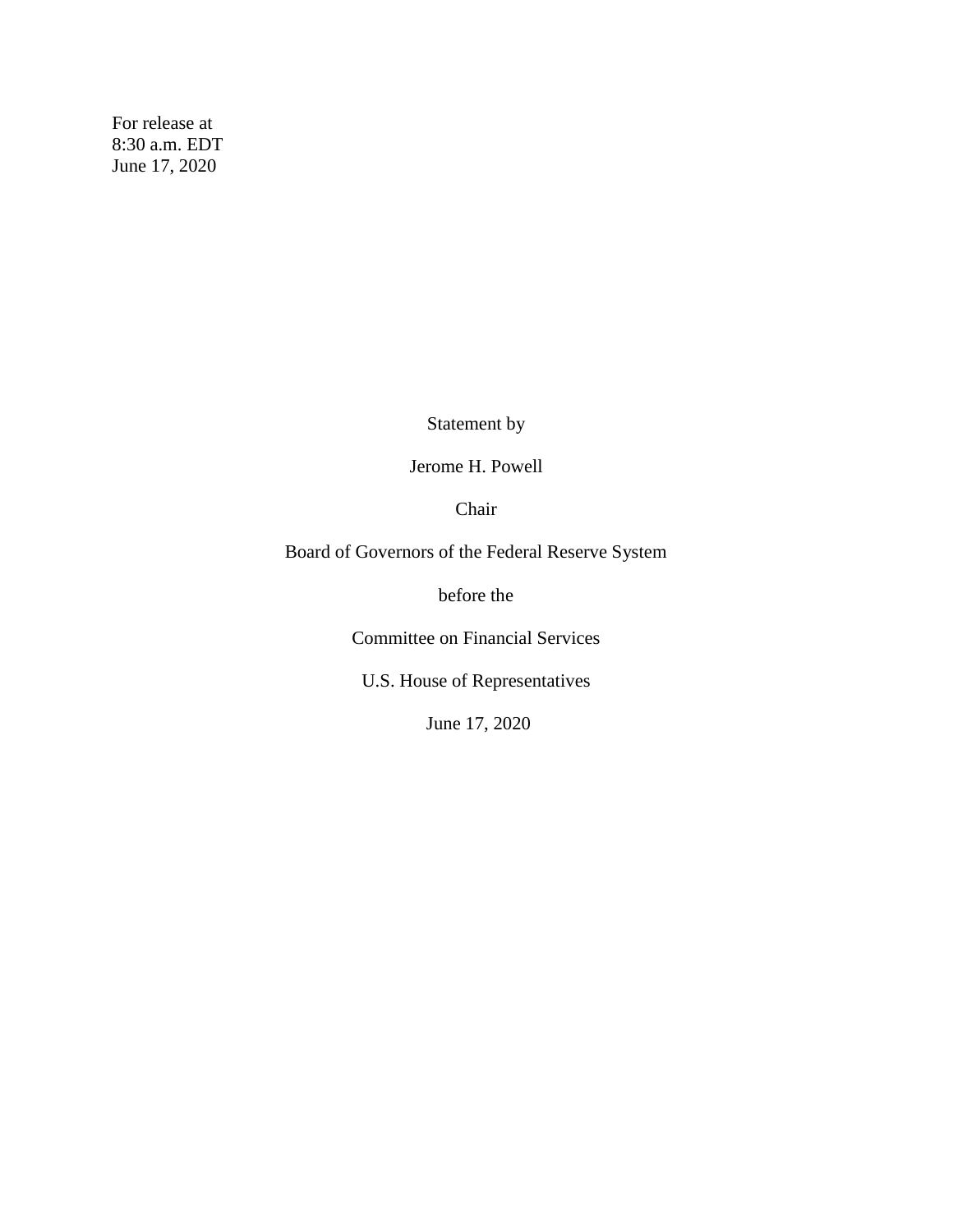Chairwoman Waters, Ranking Member McHenry, and other members of the Committee, thank you for the opportunity to present the Federal Reserve's semiannual *Monetary Policy Report.*

Our country continues to face a difficult and challenging time, as the pandemic is causing tremendous hardship here in the United States and around the world. The coronavirus outbreak is, first and foremost, a public health crisis. The most important response has come from our health-care workers. On behalf of the Federal Reserve, I want to express our sincere gratitude to these dedicated individuals who put themselves at risk, day after day, in service to others and to our nation.

## **Current Economic Situation and Outlook**

Beginning in mid-March, economic activity fell at an unprecedented speed in response to the outbreak of the virus and the measures taken to control its spread. Even after the unexpectedly positive May employment report, nearly 20 million jobs have been lost on net since February, and the reported unemployment rate has risen about 10 percentage points, to 13.3 percent. The decline in real gross domestic product (GDP) this quarter is likely to be the most severe on record. The burden of the downturn has not fallen equally on all Americans. Instead, those least able to withstand the downturn have been affected most. As discussed in the June *Monetary Policy Report,* low-income households have experienced, by far, the sharpest drop in employment, while job losses of African Americans, Hispanics, and women have been greater than that of other groups. If not contained and reversed, the downturn could further widen gaps in economic well-being that the long expansion had made some progress in closing.

Recently, some indicators have pointed to a stabilization, and in some areas a modest rebound, in economic activity. With an easing of restrictions on mobility and commerce and the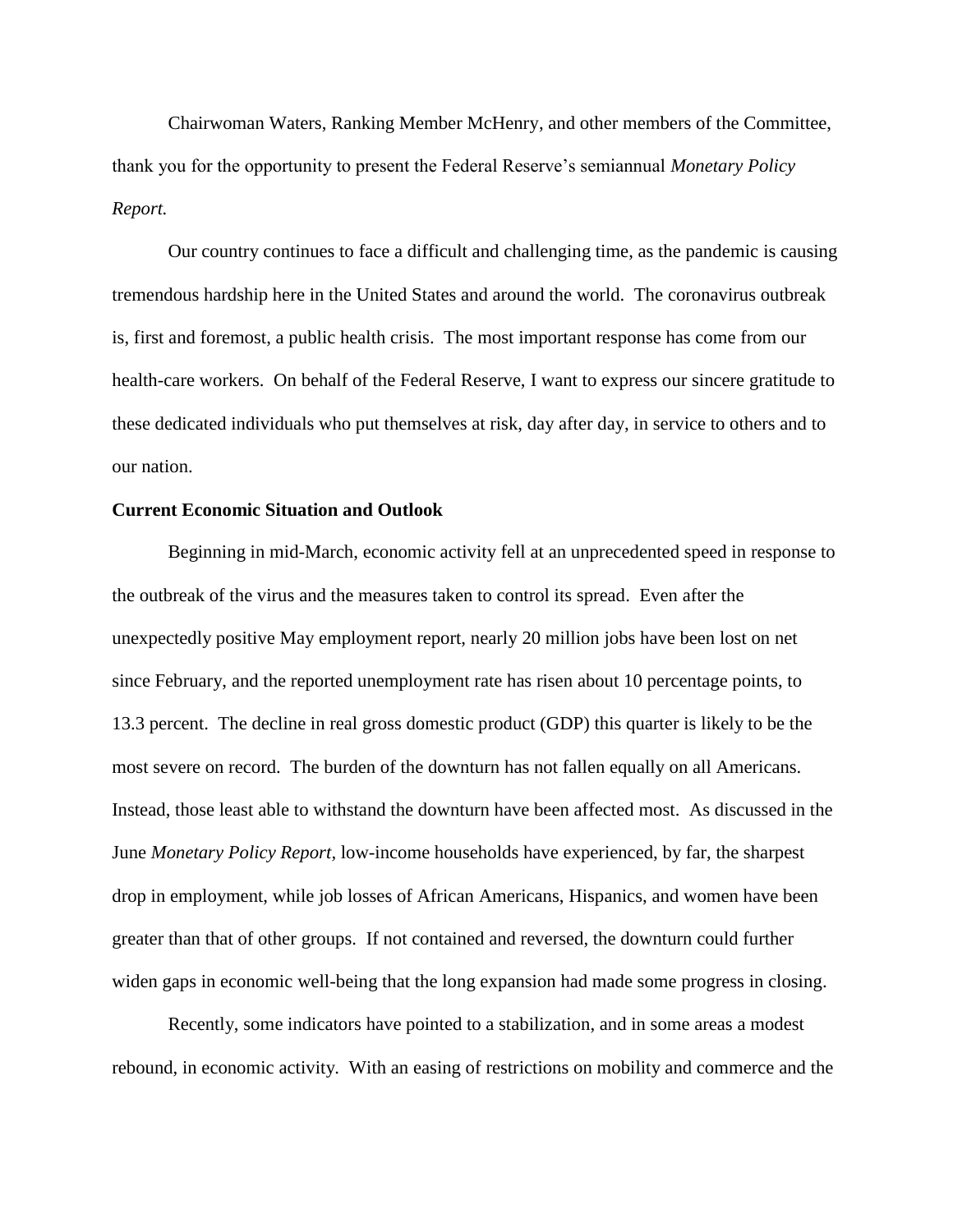extension of federal loans and grants, some businesses are opening up, while stimulus checks and unemployment benefits are supporting household incomes and spending. As a result, employment moved higher in May. That said, the levels of output and employment remain far below their pre-pandemic levels, and significant uncertainty remains about the timing and strength of the recovery. Much of that economic uncertainty comes from uncertainty about the path of the disease and the effects of measures to contain it. Until the public is confident that the disease is contained, a full recovery is unlikely.

Moreover, the longer the downturn lasts, the greater the potential for longer-term damage from permanent job loss and business closures. Long periods of unemployment can erode workers' skills and hurt their future job prospects. Persistent unemployment can also negate the gains made by many disadvantaged Americans during the long expansion and described to us at our *Fed Listens* events. The pandemic is presenting acute risks to small businesses, as discussed in the *Monetary Policy Report.* If a small or medium-sized business becomes insolvent because the economy recovers too slowly, we lose more than just that business. These businesses are the heart of our economy and often embody the work of generations.

With weak demand and large price declines for some goods and services—such as apparel, gasoline, air travel, and hotels—consumer price inflation has dropped noticeably in recent months. But indicators of longer-term inflation expectations have been fairly steady. As output stabilizes and the recovery moves ahead, inflation should stabilize and then gradually move back up over time closer to our symmetric 2 percent objective. Inflation is nonetheless likely to remain below our objective for some time.

- 2 -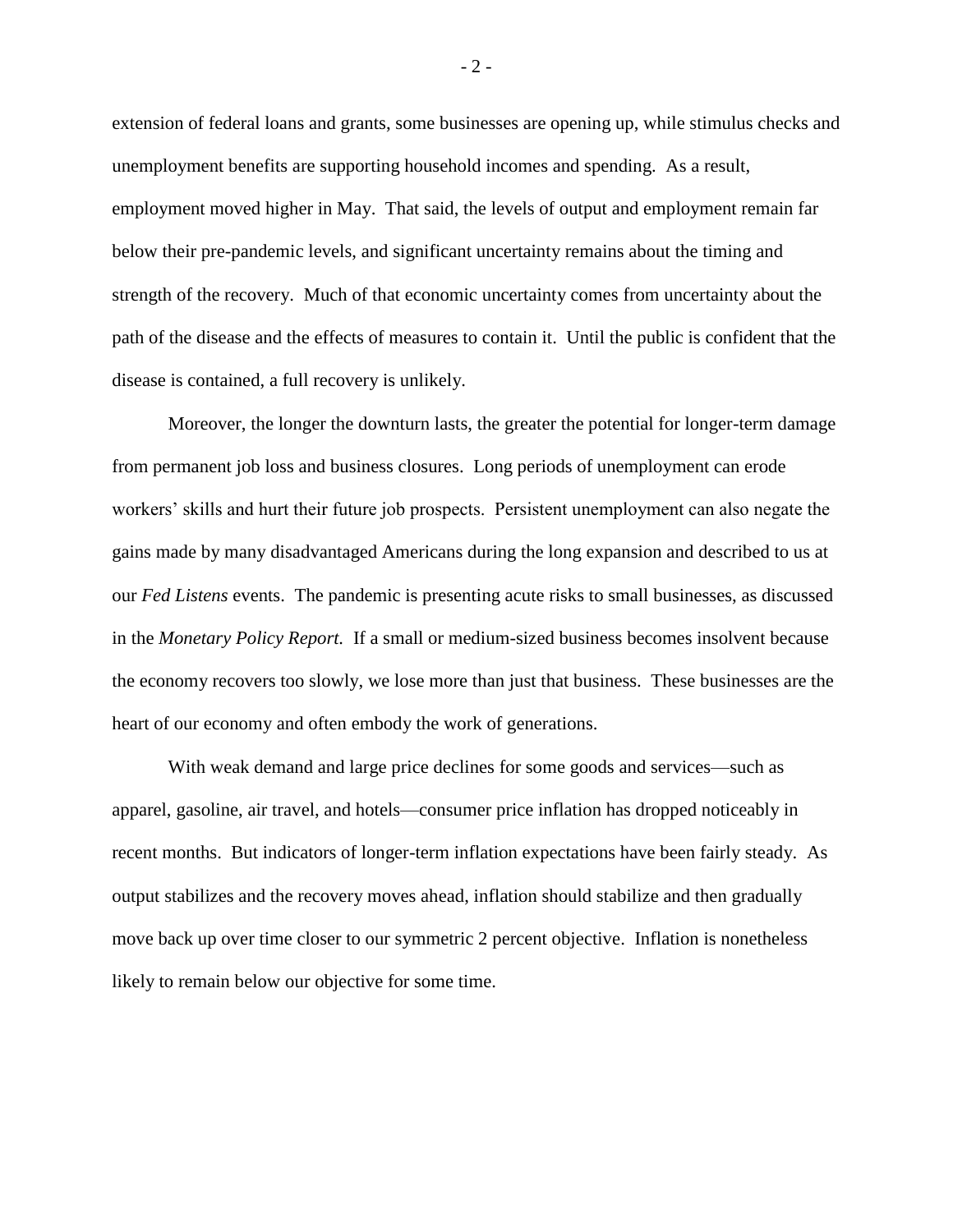## **Monetary Policy and Federal Reserve Actions to Support the Flow of Credit**

The Federal Reserve's response to this extraordinary period is guided by our mandate to promote maximum employment and stable prices for the American people, along with our responsibilities to promote the stability of the financial system. We are committed to using our full range of tools to support the economy in this challenging time.

In March, we quickly lowered our policy interest rate to near zero, reflecting the effects of COVID-19 on economic activity, employment, and inflation, and the heightened risks to the outlook. We expect to maintain interest rates at this level until we are confident that the economy has weathered recent events and is on track to achieve our maximum-employment and price-stability goals.

We have also been taking broad and forceful actions to support the flow of credit in the economy. Since March, we have been purchasing sizable quantities of Treasury securities and agency mortgage-backed securities in order to support the smooth functioning of these markets, which are vital to the flow of credit in the economy. As described in the June *Monetary Policy Report,* these purchases have helped restore orderly market conditions and have fostered more accommodative financial conditions. As market functioning has improved since the strains experienced in March, we have gradually reduced the pace of these purchases. To sustain smooth market functioning and thereby foster the effective transmission of monetary policy to broader financial conditions, we will increase our holdings of Treasury securities and agency mortgage-backed securities over coming months at least at the current pace. We will closely monitor developments and are prepared to adjust our plans as appropriate to support our goals.

To provide stability to the financial system and support the flow of credit to households, businesses, and state and local governments, the Federal Reserve, with the approval of the

- 3 -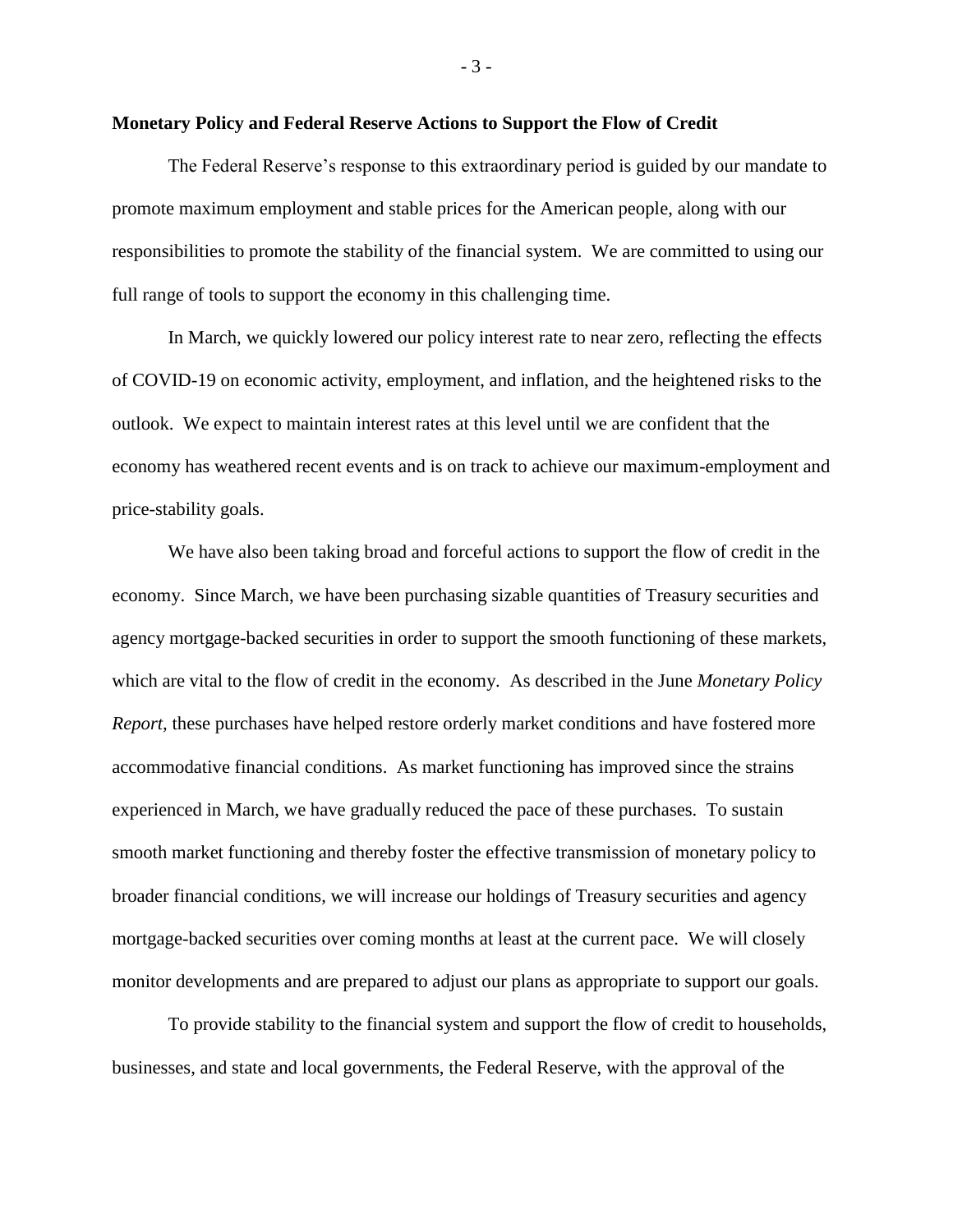Secretary of the Treasury, established 11 credit and liquidity facilities under section 13(3) of the Federal Reserve Act. The June *Monetary Policy Report* provides details on these facilities, which fall into two categories: stabilizing short-term funding markets and providing more-direct support for credit across the economy.

To help stabilize short-term funding markets, the Federal Reserve set up the Commercial Paper Funding Facility and the Money Market Liquidity Facility to stem rapid outflows from prime money market funds. The Fed also established the Primary Dealer Credit Facility, which provides loans against good collateral to primary dealers that are critical intermediaries in shortterm funding markets.

To more directly support the flow of credit to households, businesses, and state and local governments, the Federal Reserve established a number of facilities. To support the small business sector, we established the Paycheck Protection Program Liquidity Facility to bolster the effectiveness of the Coronavirus Aid, Relief, and Economic Security Act's (CARES Act) Paycheck Protection Program. Our Main Street Lending Program, which we are in the process of launching, supports lending to both small and midsized businesses. The Term Asset-Backed Securities Loan Facility supports lending to both businesses and consumers. To support the employment and spending of investment-grade businesses, we established two corporate credit facilities. And to help U.S. state and local governments manage cash flow pressures and serve their communities, we set up the Municipal Liquidity Facility.

The tools that the Federal Reserve is using under its 13(3) authority are appropriately reserved for times of emergency. When this crisis is behind us, we will put them away. The June *Monetary Policy Report* reviews the implications of these tools for the Federal Reserve's balance sheet.

- 4 -